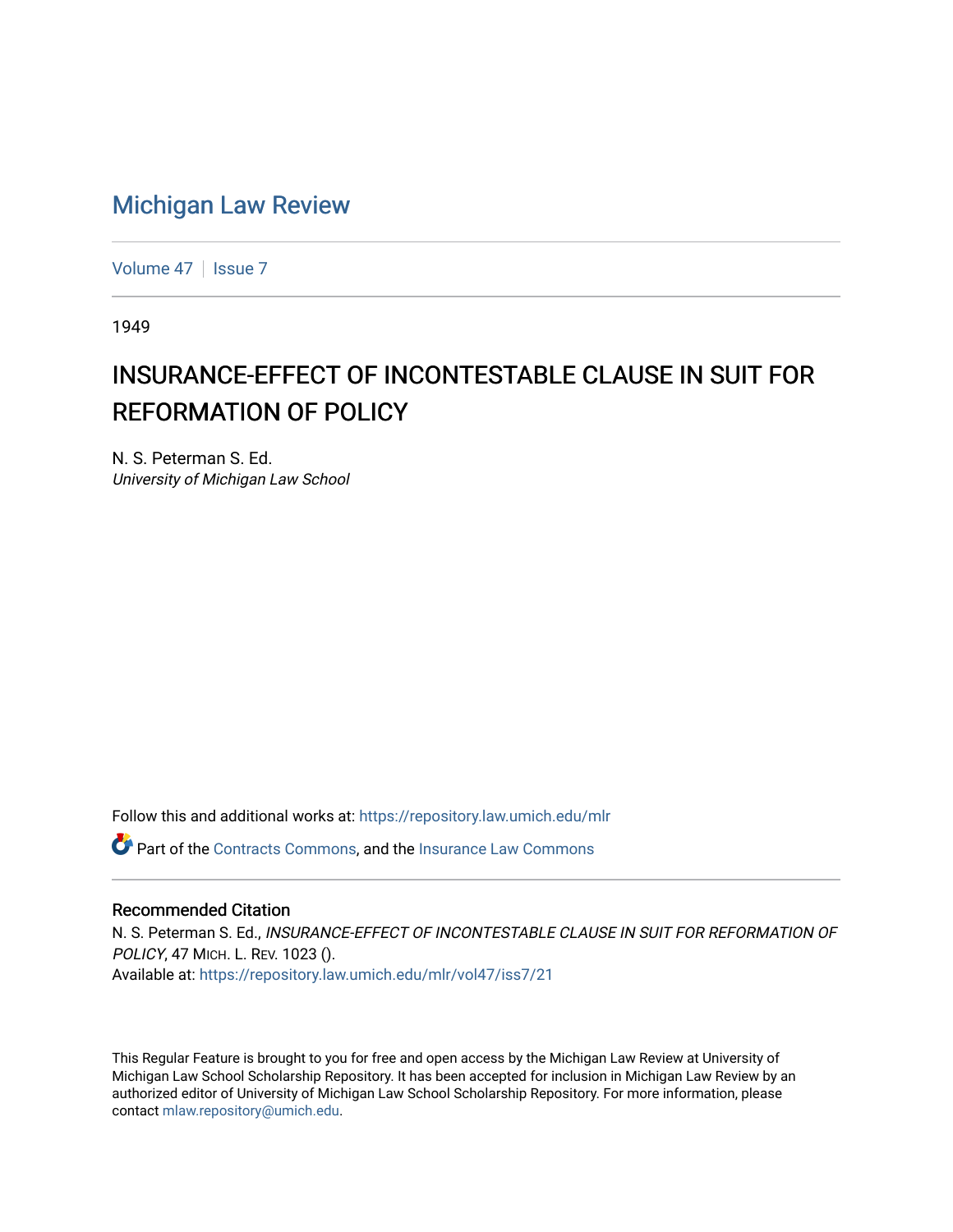INSURANCE-EFFECT OF INCONTESTABLE CLAUSE IN SUIT FOR REFORMATION OF PoLICY-For over twenty years, defendant insurer accepted premiums on a life insurance policy issued to plaintiff. Defendant then discovered that a clerical error had been made in the original policy, as a result of which plaintiff's premium payments were approximately one-half the premiums defendant normally received for the type of policy actually issued. Defendant asked for reformation of the policy on the ground of mistake, and the trial court granted the relief sought. On appeal, *held,* reversed. The action was barred by the incontestable clause.1 *Richardson v. Travelers Insurance Co.,* (App. 9th, 1948) 171 F. (2d) 699.

As an inducement to prospective policy holders, insurance companies have included incontestable clauses in their policies, so the insured may be confident that, after a certain period, the obligation to pay on maturity of the policy will become absolute. Public policy favors such clauses and many statutes require them.<sup>2</sup> Courts have made general statements that a policy containing such a clause cannot be contested on any ground not specifically excepted from operation of the clause.3 Under this view, the clause has been held to preclude such defenses as suicide of the insured,<sup>4</sup> murder of the insured by the beneficiary,<sup>5</sup> and breach of

<sup>3</sup>Aetna Life Ins. Co. v. Du Barry, (D.C. Ore. 1935) 12 F. Supp. 664; United States v. Patryas, (C.C.A. 7th, 1937) 90 F. (2d) 715.

<sup>4</sup> The suicide defense has been barred even though the policy contained a specific suicide clause. See 55 A.L.R. 549 (1928).

<sup>5</sup>Lee v. Southern Life & Health Ins. Co., 19 Ala. App. 535 at 537, 98 S. 696 (1923). See 40 CoL. L. REv. 918 (1940).

<sup>1</sup> Principal case at 700: ''This contract shall be incontestable after one year from date of issue, except for non-payment of premiums."

<sup>2</sup> 1 APPLEMAN, INsunANCE LAw 347 (1941); VANCE, INsuRANcE 820 (1930); 31 h.r.. L. REv. 772, n. 13, 14 (1937).